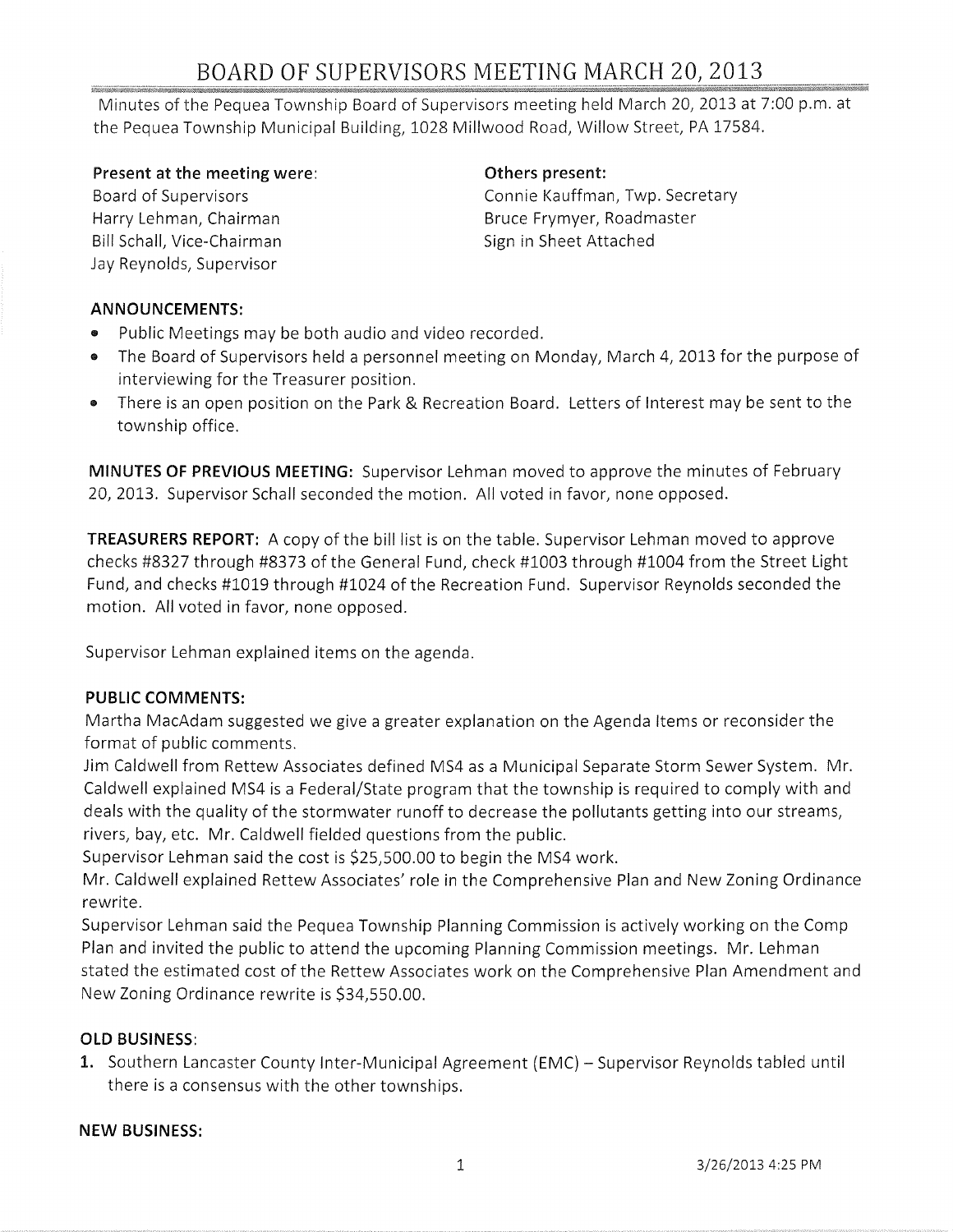## BOARD OF SUPERVISORS MEETING MARCH 20, 2013

- 1. Letter of Credit Reduction Summerfield Supervisor Lehman moved to reduce the letter of credit for the Summerfield development by \$265,600.91 to a new amount of \$227,251.89. Supervisor Schall seconded the motion. All voted in favor, none opposed.
- 2. Authorize to Sign Professional Services Agreement w/Rettew Assoc. Supervisor Lehman moved to authorize signature of the Professional Services Agreement with Rettew Associates. Supervisor Schall seconded the motion. All voted in favor, none opposed.
- **3.** Authorize Rettew Assoc to Commence MS4 Work Supervisor Lehman moved to authorize Rettew Associates to commence MS4 work. Supervisor Schall seconded the motion. All voted in favor, none opposed.
- 4. Updated Driveway Ordinance Supervisor Lehman moved to authorize the township Secretary with the help of the Solicitor to advertise the Updated Driveway Ordinance. Supervisor Schall seconded the motion. Supervisor Schall read the Zoning Officer's recommendation to improve the current outdated Driveway Ordinance and all voted in favor, none opposed. Supervisor Lehman moved to set the Driveway Ordinance Hearing date for April 17, 2013 at 6:45 p.m. Supervisor Reynolds seconded the motion. All voted in favor, none opposed.
- **5.** Lanc. Co. Conservation District 2013/14 Memorandum of Understanding Supervisor Lehman moved to authorize the township Secretary to execute the Memorandum of Understanding between Lancaster County Conservation District and Pequea Township. Supervisor Reynolds seconded the motion. All voted in favor, none opposed. Supervisor Schall asked the Secretary to place the Memorandum of Understanding on the website.
- **6.** Junk Yard License Application April 1, 2013-March 31, 2014 Supervisor Lehman moved to grant **License #2013** to Kenneth Jenks to operate a junk yard for the term April 1, 2013 through March 31, 2014 upon receipt of payment. Supervisor Schall seconded the motion. Supervisor Reynolds suggested we change the terminology and Mr. Caldwell said the Junk Yard Ordinance can be repealed when the Zoning Ordinance is rewritten. All voted in favor, none opposed.
- 7. Silver Mine Park Pond Remediation Supervisor Lehman moved to accept the bid not to exceed \$4,600.00 for the Silver Mine Park Pond Remediation work from Tropical Storm Lee damage to Rhineer Excavating. Supervisor Schall seconded the motion. After an explanation by the Roadmaster, all voted in favor, none opposed.
- 8. Micro Surfacing / Polypatching Roads out for Bid Arrowhead Dr, Eckman Rd, Leaman Rd to Lark Ln, Leesburge Dr, Ship Rock Rd. Supervisor Lehman moved to authorize the Roadmaster and township Secretary to advertise the following required bids for: Arrowhead Drive, Eckman Road, Leaman Road, Leesburge Drive, and Ship Rock Road for the purpose of micro-surfacing and poly patching. Supervisor Reynolds seconded the motion. All voted in favor, none opposed.
- **9.** Base Repair, Leveling and Wearing Course out for Bid Bean Rd After a brief explanation by the Roadmaster, Supervisor Lehman moved to authorize the Roadmaster and township Secretary to advertise the following required bid for Bean Road for the purpose of base repair and leveling and wearing course. Supervisor Reynolds seconded the motion. All voted in favor, none opposed.
- **10.** Base Repair and Leveling and Wearing Course Radcliff Rd (from Byerland Church Rd to Linestown Rd & beyond) - The Roadmaster explained Radcliff Road will be done in increments over the next couple of years. Supervisor Lehman moved to authorize the Roadmaster and township Secretary to advertise the required bid for Radcliff Road. The bid is for milling base repair and seal coat. Supervisor Schall seconded the motion. All voted in favor, none opposed.
- 11. Cold in Place Recycling and Wearing Course Lark Ln The Roadmaster explained the economical advantages of cold in place recycling. Supervisor Lehman moved to authorize the Roadmaster and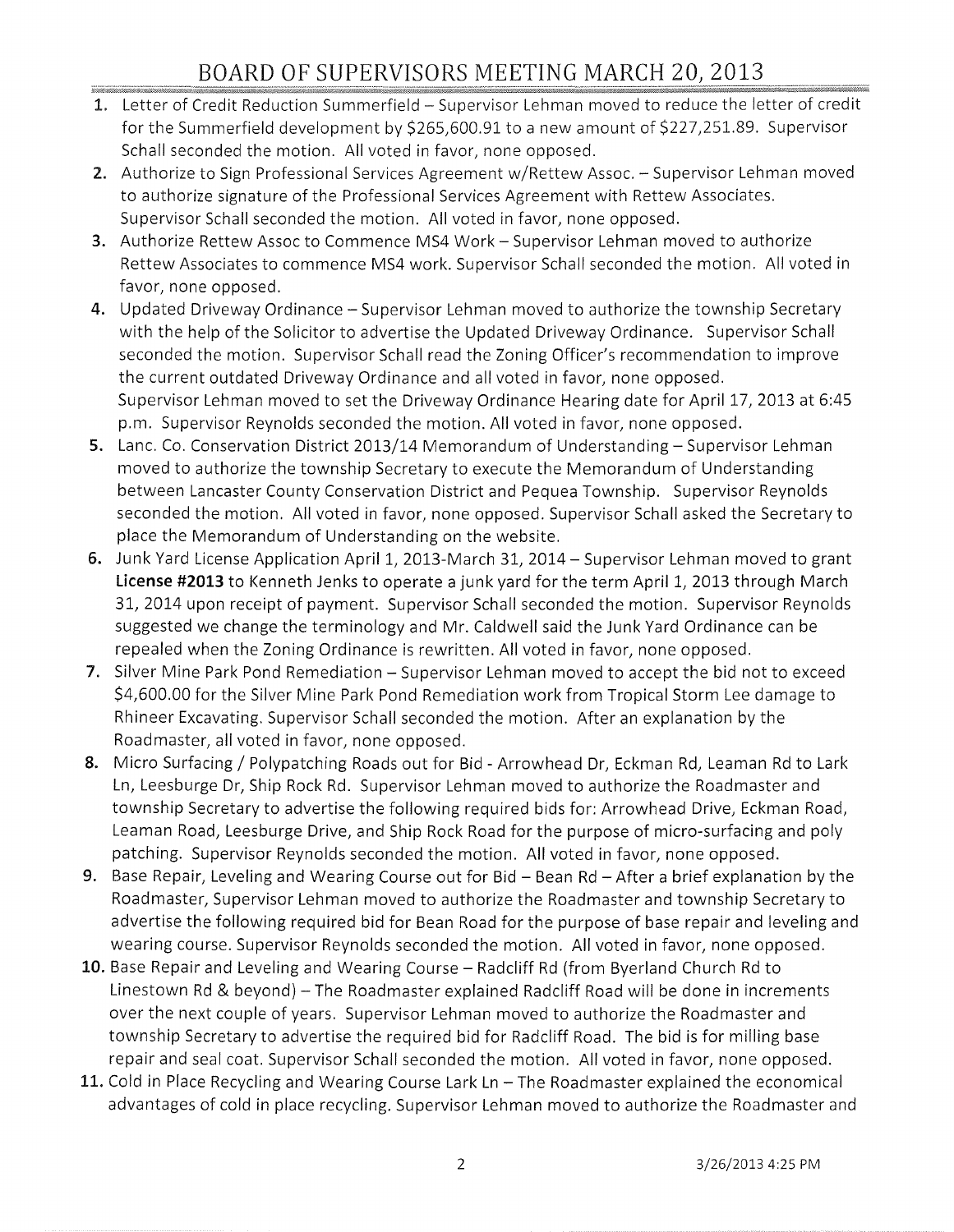township Secretary to advertise the following required bid for Lark Lane: cold in place recycling and wearing course. Supervisor Schall seconded the motion. All voted in favor, none opposed.

#### **ADDENDUM**

- **1.** Appointment to Park Board- Supervisor Lehman moved to appoint Earl Houghton to the Pequea Township Park Board to fill the unexpired term of Joan Gogoj until January of 2017. Supervisor Reynolds seconded the motion. All voted in favor, none opposed .
- **2.** Comprehensive Plan Amendment and Preparation of the New Zoning Ordinance Supervisor Lehman moved to authorize Rettew Associates to commence the Comprehensive Plan Amendment and to simultaneously commence the preparation of the New Zoning Ordinance. Supervisor Schall seconded the motion. All voted in favor, none opposed.
- **3.** Hire full-time Employee- Supervisor Lehman moved to hire Lori Leitch as a full-time employee effective March 25, 2013. Supervisor Schall seconded the motion. All voted in favor, none opposed.

Supervisor Lehman moved to set wages for Lori Leitch as follows: starting hourly wage of \$15.50 per hour and after successful six-month review increase her hourly wage to \$16.50 per hour. Supervisor Schall seconded the motion. All voted in favor, none opposed.

Supervisor Lehman moved to appoint Lori Leitch as Township Treasurer effective April 15, 2013 Supervisor Schall seconded the motion. All voted in favor, none opposed.

#### **DEPARTMENTAL REPORTS:**

**Road Crew - Report on file. Zoning/Code Officer** - Report on file. **Southern Regional Police Department** - February Monthly Report is on the table. Officer Grimasuckas delivered the report.

**Southern Regional Police Commission - February Meeting Minutes are on the table.** 

**Southern Lancaster County Inter-Municipal Council -** Supervisor Reynolds

**Emergency Management Coordinator** -

**PEQUEA TOWNSHIP ZONING HEARING BOARD - Hearing held March 5, 2013.** 

#### **ADVISORY BOARD REPORTS:**

**Pequea Township Planning Commission** - Meeting held February 27, 2013.

**Pequea Township Park & Recreation Board – Meeting held March 13, 2013. Minutes are on the** table.

**MEETING ADJOURNED** at 7:59 p.m.

Respectfully submitted,

MEETING ADJOOKNED at 7:59 p.m.<br>
Respectfully submitted,<br>
Connie Kauffman, Township Secretary Conrie